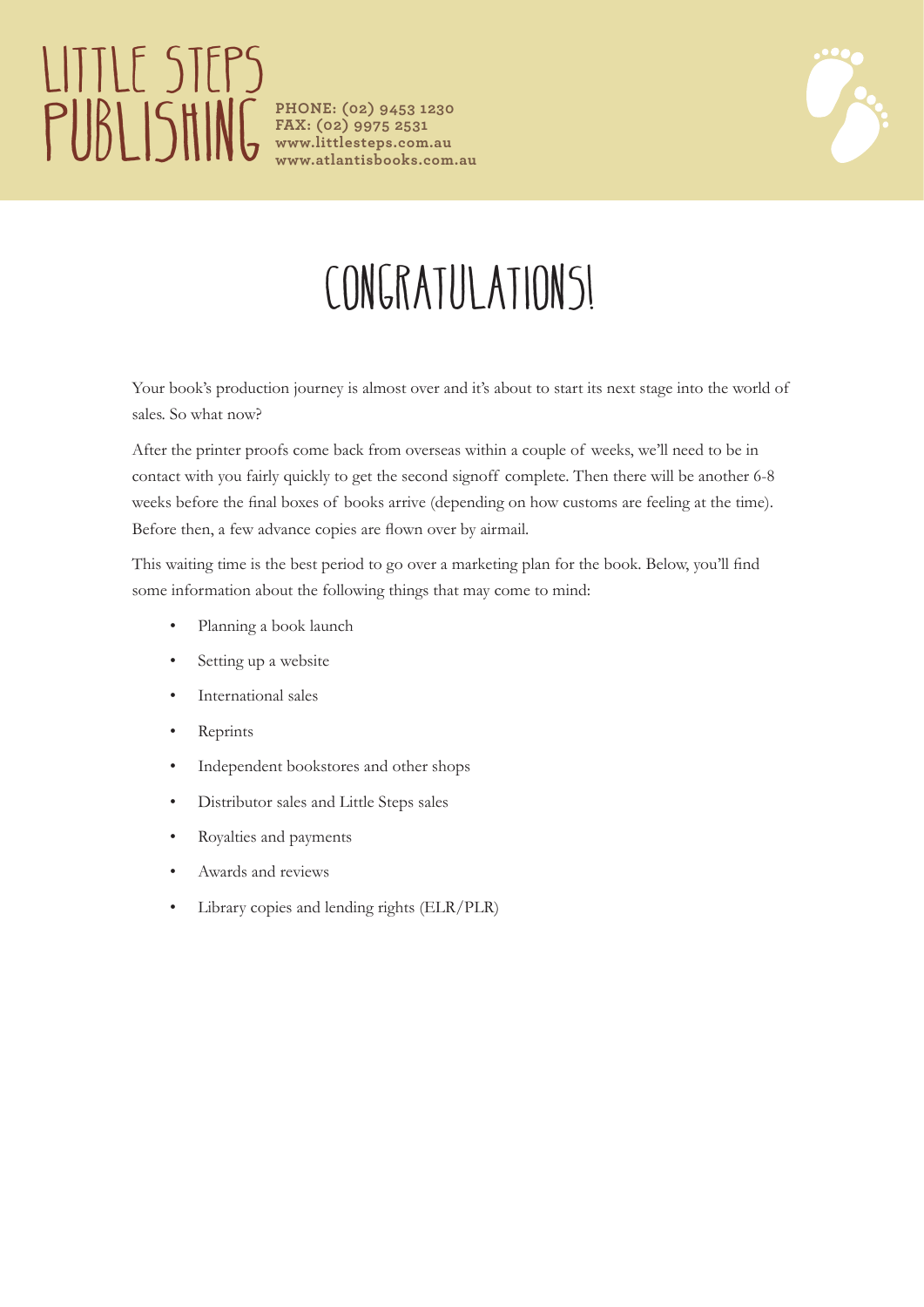# LITTLE STEPS **PUBLISHING** PHONE: (02) 9453 1230

**FAX: (02) 9975 2531 www.littlesteps.com.au www.atlantisbooks.com.au**

#### THE LAUNCH

The first thing to think about is a launch.

A book launch is a party to celebrate the release of the work and gather first sales of your book. Partly ceremonial and partly business, it's a good idea to inject as much fun and pomp as you can into the event. What if the last event you planned was a two year old's birthday party and you have absolutely no idea how to go about planning a launch? Not to worry, many of the things to watch out for are the same anyway...

Location: Where should I hold my book launch?

Think about your networks and spaces already available to you. Do you work in education? If so, check on the possibility of the library or hall of your local school – for older picture books and junior fiction, this can be a quick way to spread your book's sales fever through a larger amount of people. Otherwise, libraries, small independent bookstores or children's gift stores are often happy to host launches, or if you have a local community space that would be suitable, then look into this. No need to hire out a penthouse and Jacuzzi; take advantage of the ties you already

have, as reducing the cost of your event by hosting it in a free space will give you back more of the profits from sales. Make sure you think about the target age group of your book (if in doubt, have a chat to your editor) as you don't want to be trying to sell a picture book to late primary students.

### Timing: When should I hold my book launch?

Speak to us on the ETA of your book's arrival once it has been approved for final print (after your second signoff) – that way, we can arrange for the books to be with you well in time for the event. If you are holding it at a school, towards the end of the school week works well (as the students are already there anyway, and have had the chance to be reminded of the event throughout the beginning of the school week). Time it so that as many parents/grandparents as possible can make the event (even if the kids love the book, the adults are your real target, as they're the ones buying).

### GUESTS. WHO DO I INVITE TO MY BOOK LAUNCH?

Everyone you can, and especially those who work in child-related networks or parents. A mix of children and adults is better (kids for atmosphere, fun and direct incentive to purchase, and adults for mess control of their own offspring and the cash) and as many people as possible. It's a good idea to have an MC, so if you don't have connections with a B, C, or D grade celebrity or local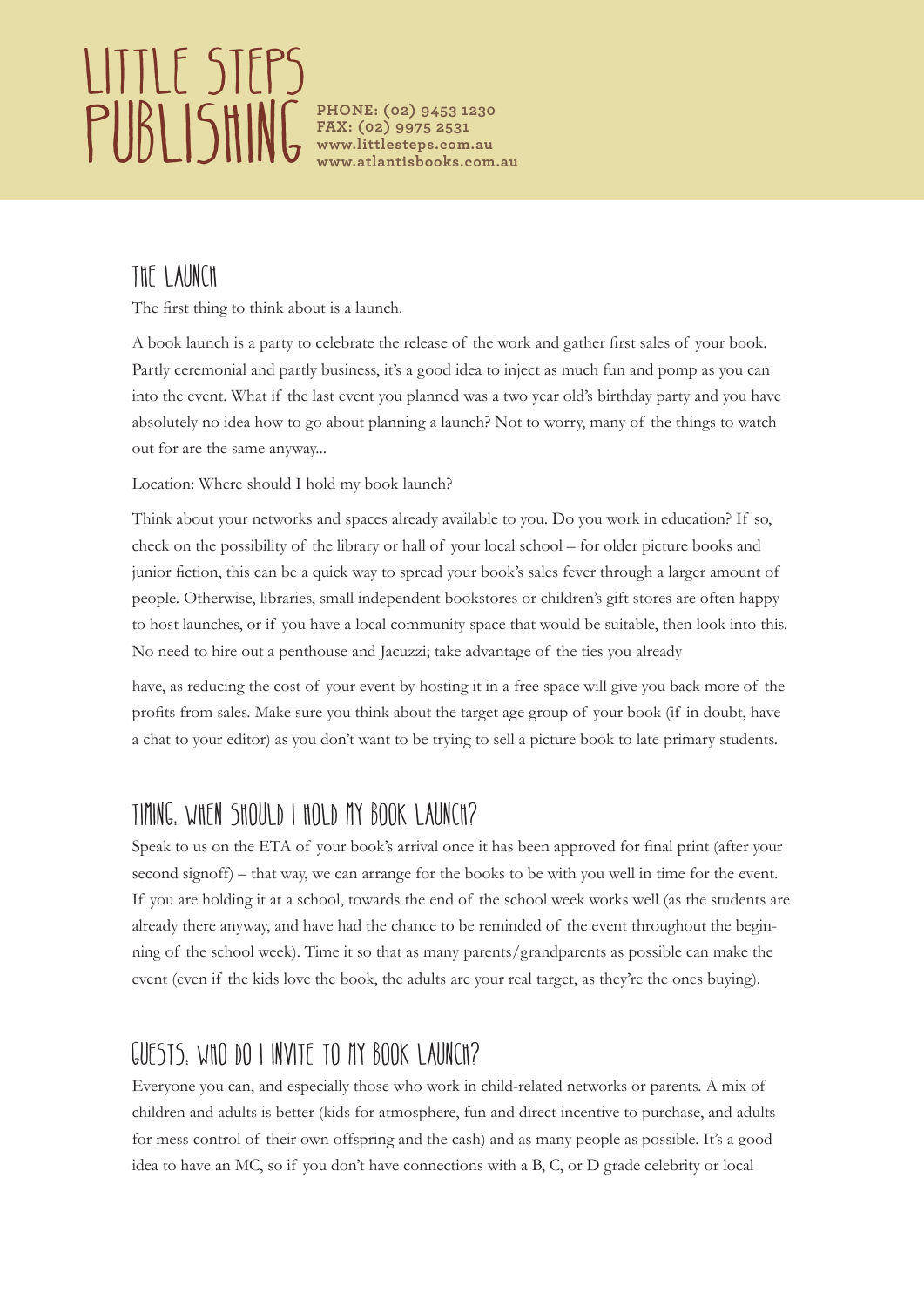

mayor, ask a friend who is good at public speaking to welcome everybody and give a funny blurb on the journey. If your book involves a friendly animal character based on your own pet, look at the possibility of bringing the real Mr Fluffy along for pats and photos.

### PROGRAM: WHAT ACTUALLY HAPPENS THERE?

Thinking about your specific book will steer the events of the day to different places. Perhaps your book is a picture book on sparkly fairies that only do sparkly things in their sparkly world? Well then, make sure you have a fairy there for face-painting and bring the magic of your story's world to the launch. Is your book a rowdy chapter book aimed at muddy young boys? Direct the theme and activities appropriately.

For example, *Engibear's Bridge*, a Little Steps book by Andrew King and Benjamin Johnston that brings the scientific world of engineering into a fun and inclusive picture book, was launched outdoors on school grounds with construction vehicles and paper bridge load-testing activities. The children were directly engaged and sales of the book were high.

After people have more or less finished arriving and have preferably already taken some sips of champagne (optional, but almost always recommended for non-educational environments), have everybody welcomed by your speaker (or yourself, if you prefer being in the limelight), give a little speech, then (optional) cut a nice big ribbon that is tied over the first book (as ribbons make everything more special). Having the author read their picture book to the guests present is common, as well as having an area where you can sign books individually for your new readers.

Having activities for the children attending is also important. It is usually possible to use illustrations from your picture book as black and white colouring-in sheets, and depending on the theme or purpose of your book, other related activities are often simple to have as well. Talk to your editor or designer about the options you're thinking of, if you need a hand.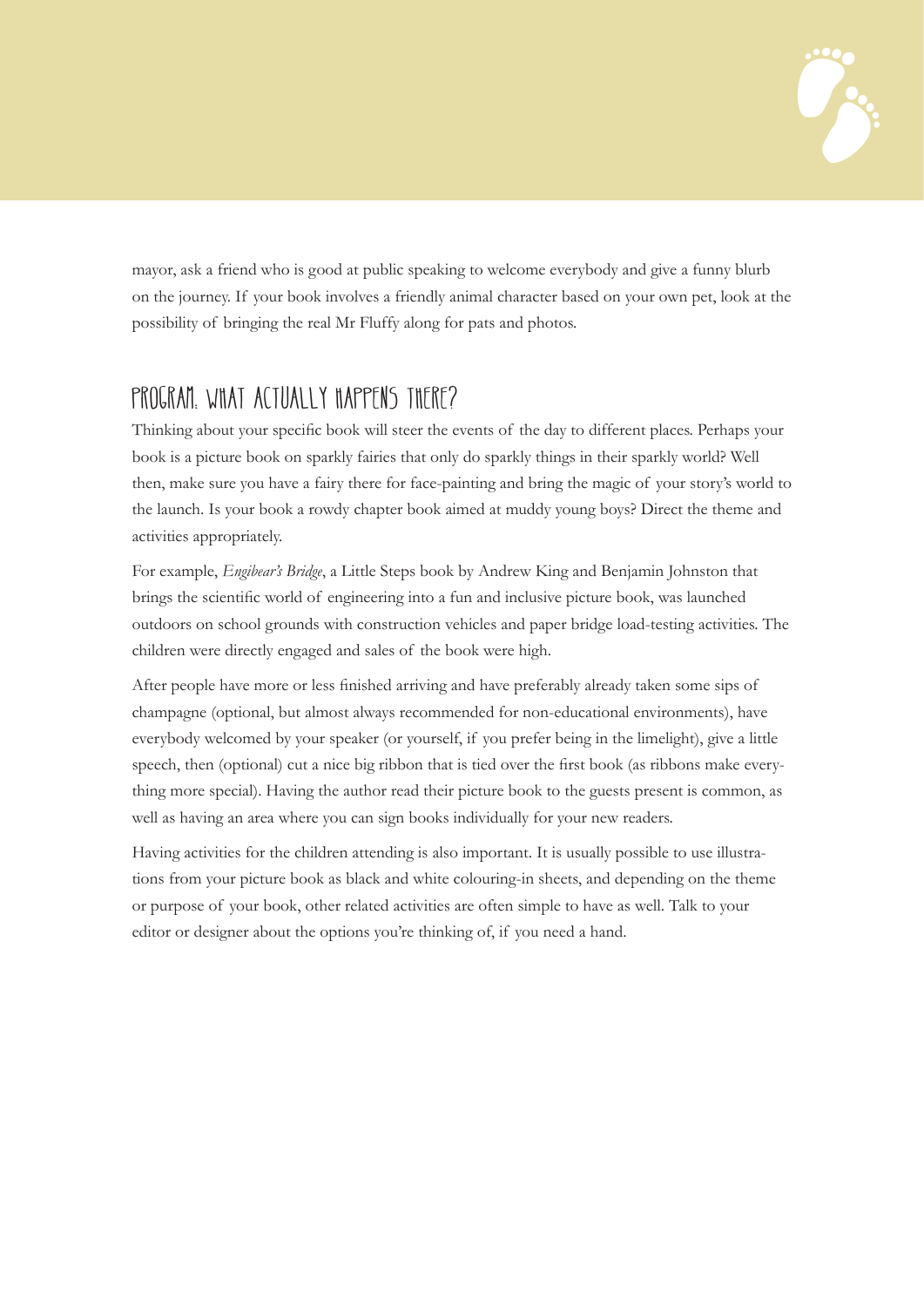# Little Steps **PUBLISHING** PHONE: (02) 9453 1230

**FAX: (02) 9975 2531 www.littlesteps.com.au www.atlantisbooks.com.au**

## Marketing the event: Tell everybody multiple times

For your immediate guests, give repeated reminders in different ways prior to the date. Even if people originally mean to come along, they will likely forget, double book an appointment or not have arrangements that fit on the day. So create an invitation (paper or online), get them to RSVP, put up reminding posters or online posts to keep it on your guests' minds, and send them a note in the days leading up to the day, saying you look forward to seeing them there and what will be available on the day.

Media-wise, books and launches get more interest and press time if they have some kind of sociocultural or environmental cause behind them. So a book that has a message of friendship may not necessarily get local media attention, whereas if the book's author is donating a percentage of sales on the day towards a local foundation that supports anti-bullying education, or if it is a book that is directly related to another such cause, it is more likely to receive attention if you contact local newspapers and radio about it. Even if you don't have any press attention prior to the day, it is worth still writing to local media about it afterwards, so that you have a story with all the necessary information, practically already written up for them should they choose to run it.

#### AFTER THE LAUNCH

The initial party has died down, you've made some money back in sales at your launch but you see that you still have a considerable amount of books to shift. It looks a bit overwhelming and now that the production line has come to an end, you're wondering how your books are going to sell and what's happening in terms of distribution.

### The Distributor

Little Steps supplies the distributor with press releases about upcoming books, which the distributor uses to sell the book to bookstores all around Australia. Because of the volatility of the printed book market, the bookstores are able to return the book to the distributor if they decide it is not selling. For this reason, bookstores often take only a couple of copies initially, and then will only order more from the distributor once they get a taste for how the book is selling. So we don't know how your book is going in bookstores until a few months after the release and when we have a better sense of distribution sales (royalties are sent out every six months, so an idea of how the book is going is known by then). You can request a sales breakdown once you've received your royalties at this period.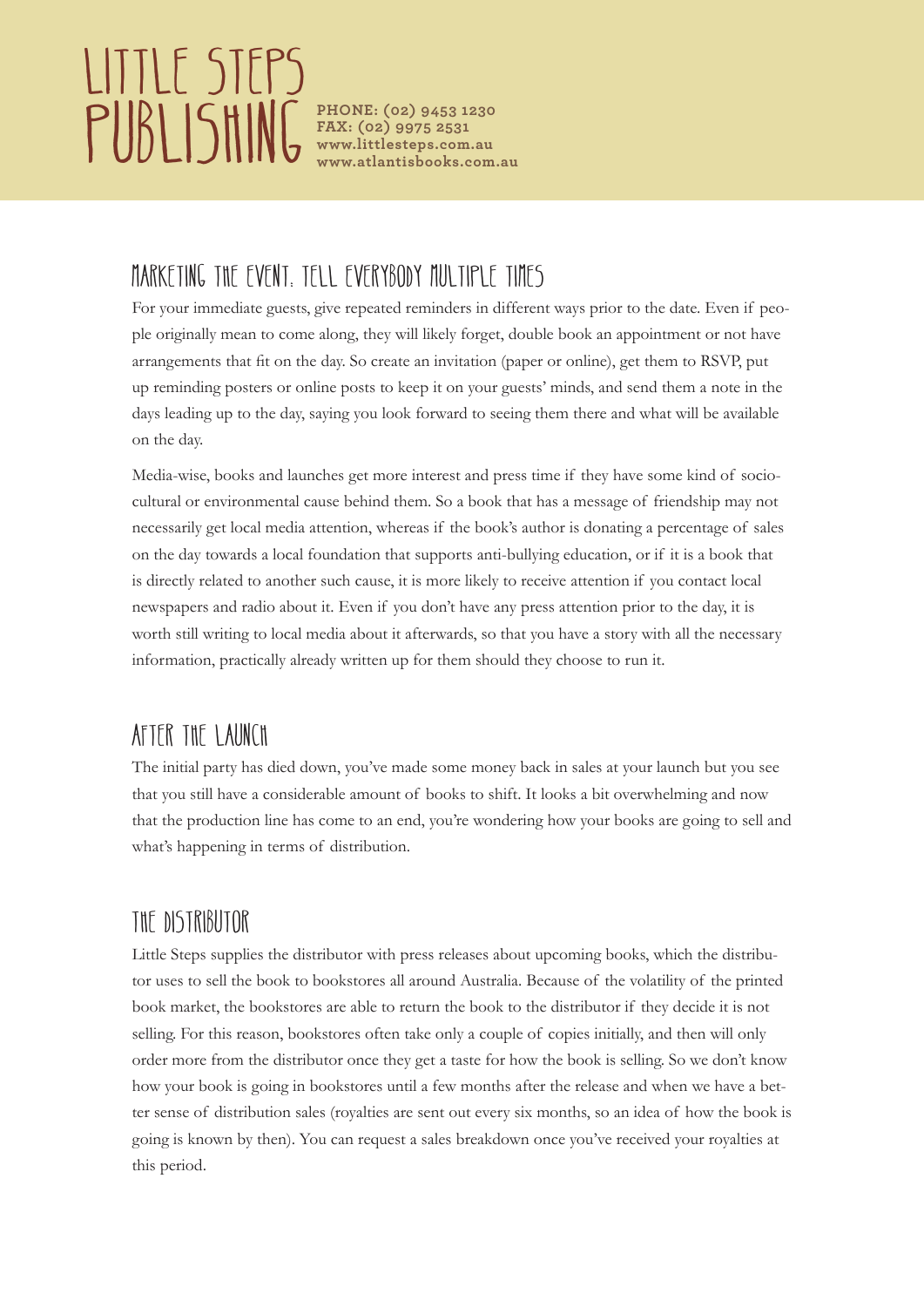

Don't be disheartened if you or a friend walk into a mainstream or independent bookstore and don't see your book there. Any customer should be able to order the book instore anywhere, but that particular store may not have necessarily included orders for your book in their last ordering of stock. This doesn't mean that a store in the same franchise in another city or even down the road has not ordered your book. Give it some time and then you'll see how the book is actually going.

Often, the distributor will let Little Steps know that a certain book of theirs is running down in copies from bookstores taking it on, and we will ask you, the author, to send the distributor more copies of your book. Even though distribution is the least financially profitable way of selling your book (because of the cuts taken by Little Steps and the distributor), this is still great news to hear, as it is the most likely way of getting your book into mainstream bookstores. Any copies that the distributor does not sell still belong to you.

#### Little Steps

Aside from coordinating the book into distribution, we send copies of your newly released book out to industry contacts and media with press releases for reviews and readings. We also contact authors about any upcoming book awards we think your book may do well to enter in, and make sales and promotions of the book through our website and social media. If we receive a review of your book, we will always send it to you and put it up online. But if you see a review or get other media attention yourself, forward it to us so we can share it for you as well.

If you're concerned you may be sending the book to the same critics or organisations, email Andrej at andrej@littlesteps.com.au and let him know who you are in contact with already. We don't tend to open up a list of the specific people, but you can let us know if you are worried about repeating them.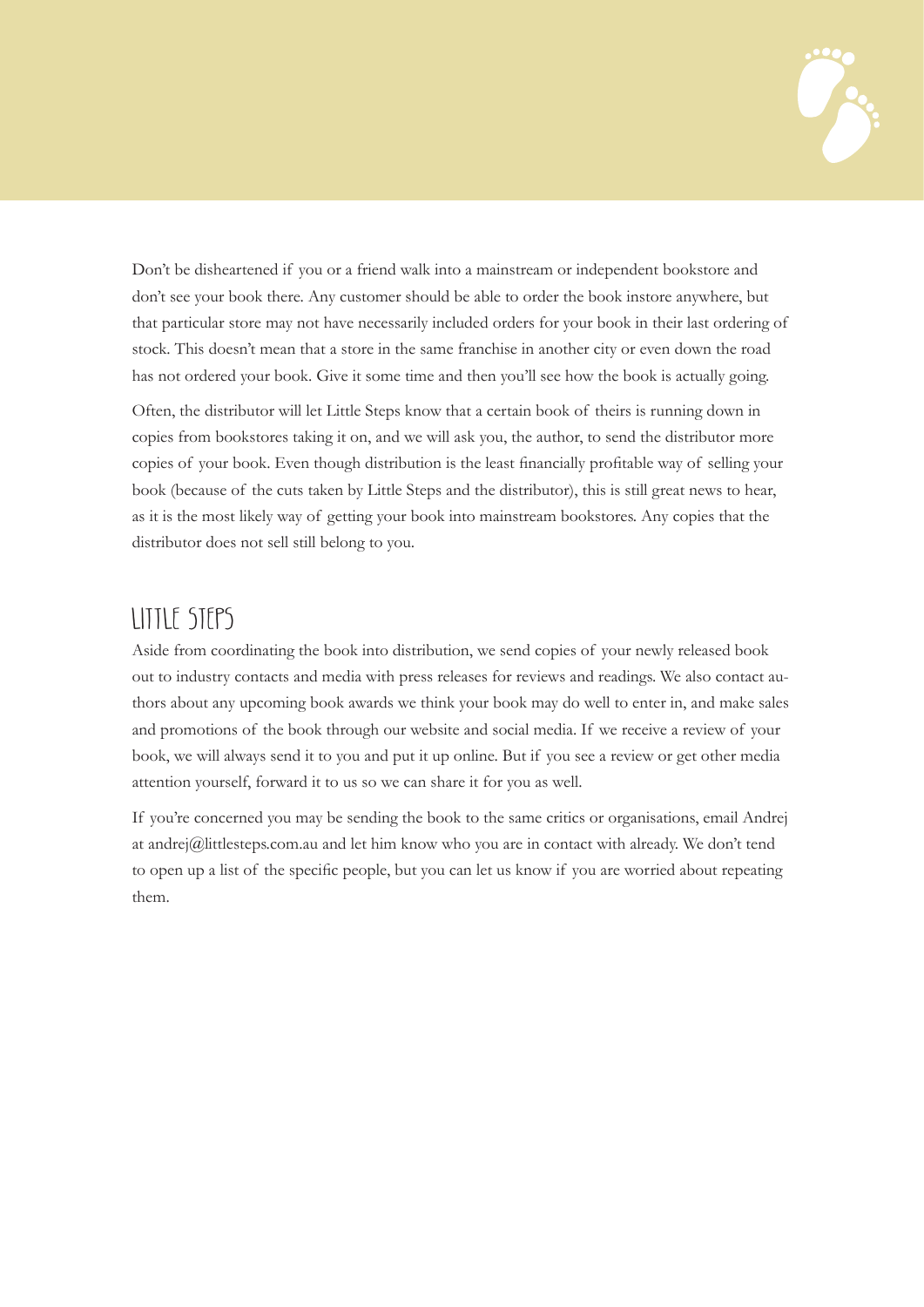# LITTLE STEPS **PUBLISHING** PHONE: (02) 9453 1230

**FAX: (02) 9975 2531 www.littlesteps.com.au www.atlantisbooks.com.au**

### The Author

You receive the greatest financial profit from any book sales you make yourself (100%), so while you can sit back and wait to see how the book goes in bookstores, it is well worth using your own networking to get the book out there as well. We will send you a copy of the book's press release (very similar to the one we send to the distributor) and front cover images for website use etc. The retail price (RRP) of your book has been logged with the National Library, so check on the press release we supply you, or with your editor, on what this is. The standard retail price of paperback picture books is \$14.95, or \$16.95 for larger books, and \$24.95/\$29.95 for hardback books (depending on size and design). While it may be tempting to push up your RRP for greater returns, this is not advisable for the majority of books. Setting it slightly higher can be beneficial for marking it down later, but trying to push up the RRP will not mean that that is the price it will sell at in bookstores. Distributors and bookstores can and will mark down the book to what they think will make it more likely to sell, so keeping it to standard or recommended RRPs is far more preferable (we want your book to sell well too).

When considering approaching bookstores, don't walk into Dymocks and show them the book, asking if the sales assistant can pass it onto their manager. Big chains order through distributors and often have the majority of their main stock sorted according to current trends and around whichever current J.K. Rowling or Stephen King has a new book out. If they have ordered a couple of copies of your book to test the waters, they will have done this online at a higher level of management, and the sales assistant is unlikely to be able to affect this.

What you can do is approach independent, small and local bookstores. These small businesses have more control of their own stock and are more likely to be able to take a proper look at your book and negotiate how they may take it on. Bookstores can take a book off you either on consignment (less risk to the store if it doesn't sell, as the store can simply pass the books back to you) or buying copies directly (greater risk to the bookstore and therefore normally comes with a large discount for them). If you approach stores yourself and look at negotiating some kind of arrangement with them, you can have a chat to us about the percentages being discussed and we'll gladly give you an opinion on what seems fair. We also have a section on distribution arrangements at www.littlesteps. com.au/faqs/ that you can also check.

The main theme around which your book is based will also affect networks where you can sell it. If, for example, your book has a particular interest in local knowledge or animal welfare, look at approaching a related organisation, with a potential agreement for donating part of sales towards their funding.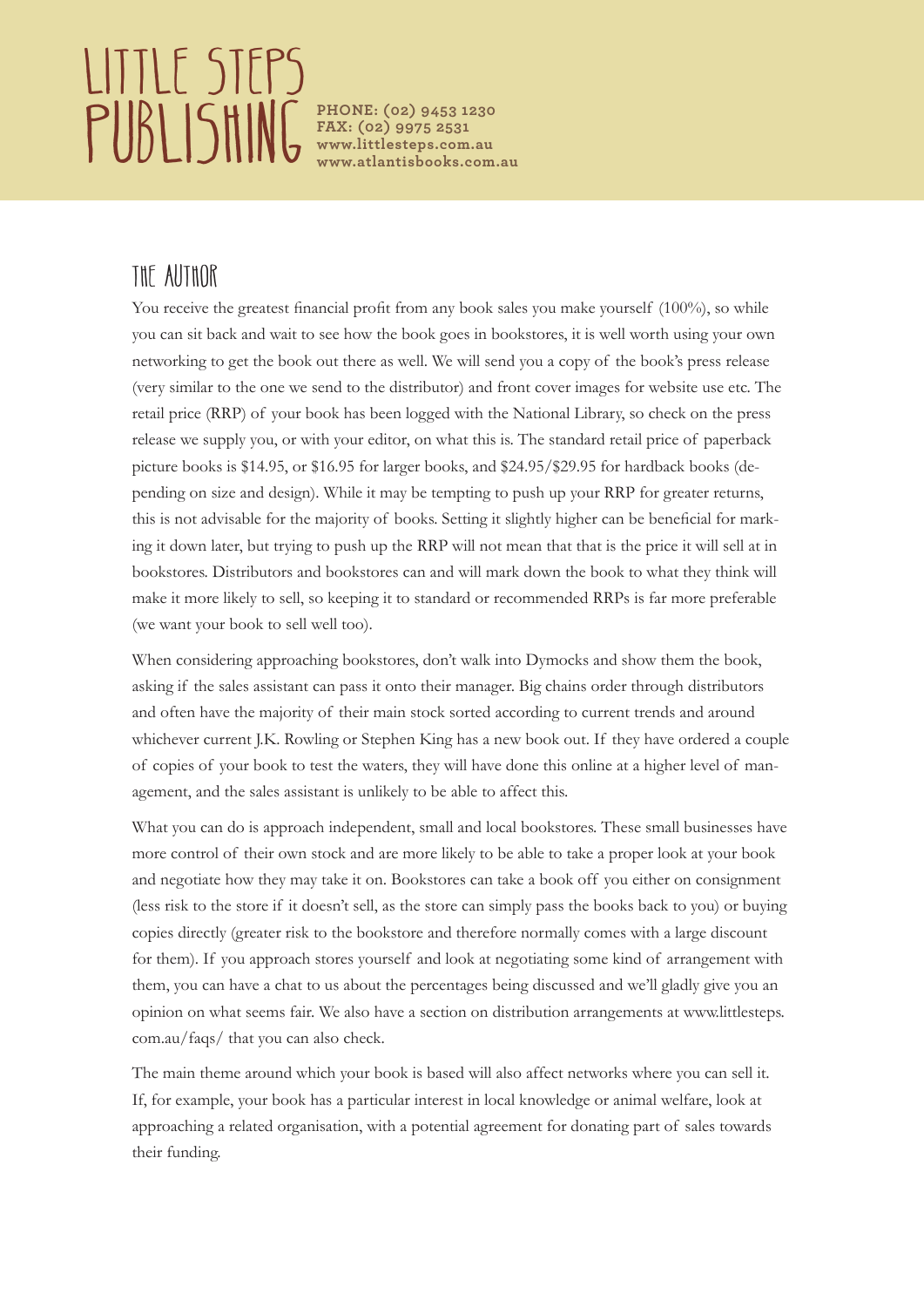

### Thinking of creating a website?

Many authors create websites by which to sell their books and engage more readers online. You can spend some money in hiring a web designer to build you a site, but there are also plenty of websites that have free templates to base your site on – like Wix, IM Creator and Weebly. If you buy a personalised domain name (e.g. www.authorname.com) then this will cost you a bit more, but the actual setting up is normally free via these templates.

Things to think about before setting up a website:

- Is the website for yourself as an author or for the book by itself? If you are planning on writing and releasing more books, having an author's website would suit you better. If, on the other hand, you have no plans to write any more as you were particularly invested in the book as a singular product, you could create the site for the book by itself.
- If the book is aimed at children and you are creating the website for the book by itself, what angle do you want to take on it? A site for the book by itself is often better with some child- attractive aspects to it, over one that is for you as an author (as this can look unprofessional). So if you're targeting the site towards a child web audience, making it reasonably fun is a good idea – with colour and activities. If you are creating the site for yourself as an author, keep it more professional and perhaps steer away from overly animated graphics.
- Are you likely to be frequently writing a blog? If not, don't include a blogging section at all. An un-updated blog is worse than not having one. Steer the pages towards what you think will sell your book best, in terms of relevance and target audience. You can include a 'News' section for yourself as an author, and keeping this updated with launch photos, related reviews and any visits you do, will look great. Having an 'About the Author' page with a bio on yourself and a good quality photo gives a personal background to yourself as the creator.
- Ask us to supply you with some web-ready illustrations to use as background images or banners for the site. These often look really attractive and appropriate, even for author-centred websites. We will also give you web images of the front cover and if you think of anything in particular we may have that would help, let us know!
- Activities and Teachers' Notes: Whether the site is for yourself or the book, it is still a good idea to include a page that has colouring in or dot-to-dot pages for children to print out for home. Teachers' Notes are great resources if you intend or see the book being used in education. These are printed out and used by teachers as ready-made class activities, and normally include a section on comprehension, vocabulary, creative writing or art (depending on the target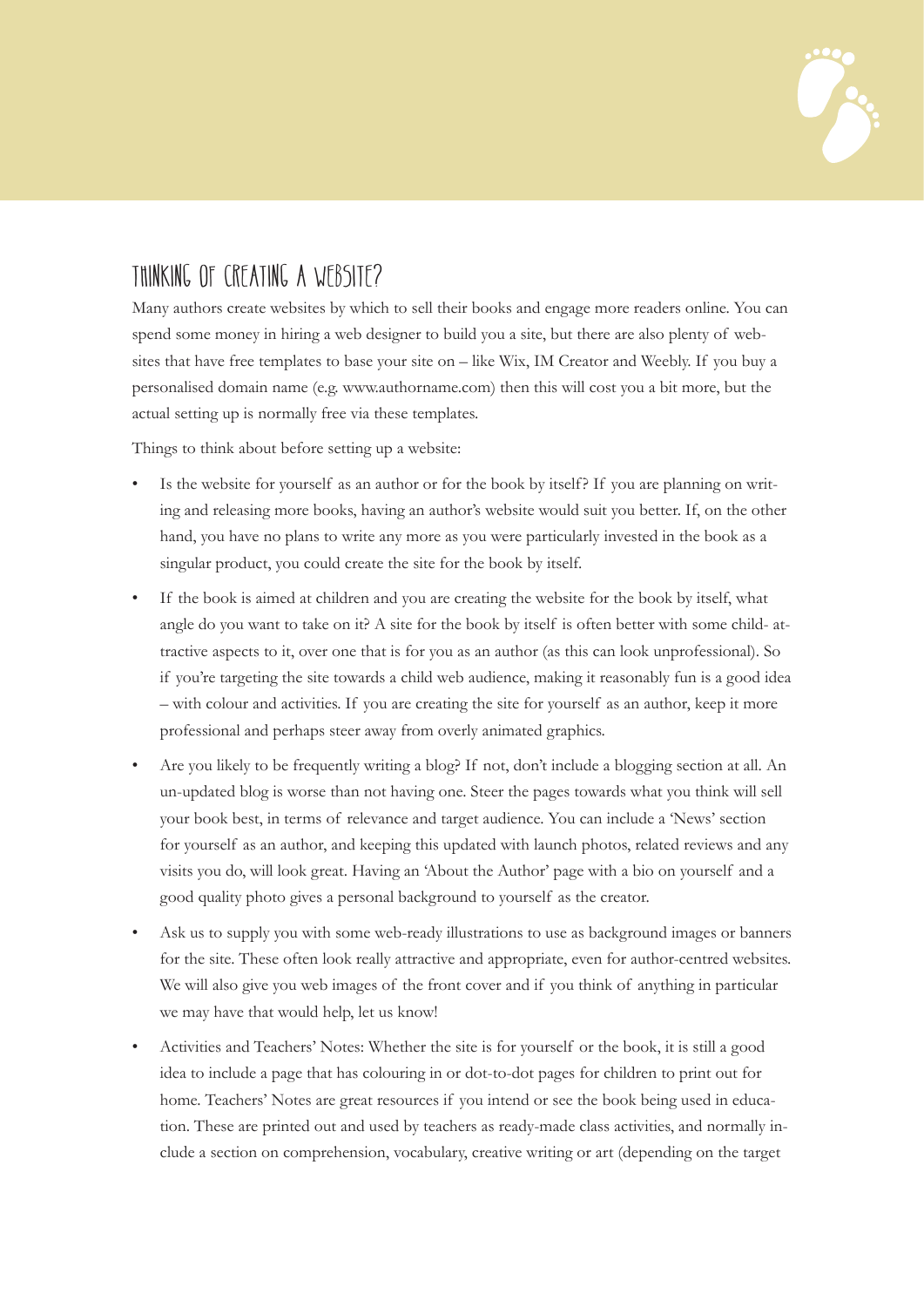# LIITLE STEPS **PUBLISHING** PHONE: (02) 9453 1230

**FAX: (02) 9975 2531 www.littlesteps.com.au www.atlantisbooks.com.au**

age of the book). If you are thinking of writing Teachers' Notes for use in the classroom, have a look at some examples and see if your editor can have a read of yours once you're done.

- Sales methods online: With most template websites, you can purchase extras ike online sales tools for credit card usage from your customers. This is a good idea if you don't want people emailing you for orders and you becoming overwhelmed with questions and orders mixed together.
- Mobile site: With every website you build, it is likely to have a mobile-compatible version created automatically for people to view on smartphones. Sometimes though, these don't match up or align properly, so check the mobile version of your site as you build it, to make sure your photo isn't squished up into the top right corner and the text isn't too big or small.

#### REPRINTS

Should the time come when your books are running out and you find yourself needing more copies, you can decide to go ahead with a reprint. Reprints cost about 60% of the original production cost (depending on your individual book's finishes and specs) and it is signed off relatively quickly, getting back to you within the 8-10 weeks of the normal print stage.

If you decide to make changes to the book (any image revisions, content changes or turn it into a hardback/paperback edition), this will count as a new edition. It won't take much longer than the above timing to get back to you, but it will need a new ISBN and will be logged as a separate book. This is easy enough to do; it may just take a bit longer than the normal reprint time.

## WHAT IF I WANT TO SELL THE BOOK OVERSEAS?

If you have channels yourself for selling the copies directly to an overseas buyer, that's great! In terms of getting the book released in stores overseas though, this requires the book to be taken on by international publishers (as the ISBN for the book is unique to Australia and the distributor accesses national bookstores). But this has happened before and is very likely to happen again.

Our head publisher takes the books to the annual International Bologna Book Fair in Italy (one of the largest book fairs in the world) and joins other publishers there who are all pitching their own books to each other. If a foreign publisher is interested in your book, they will look at negotiating the sales of overseas rights with you via the publisher (we will let you know if this comes up). From then, things like translation (including spelling changes from 'Mum' to 'Mom' for American readers)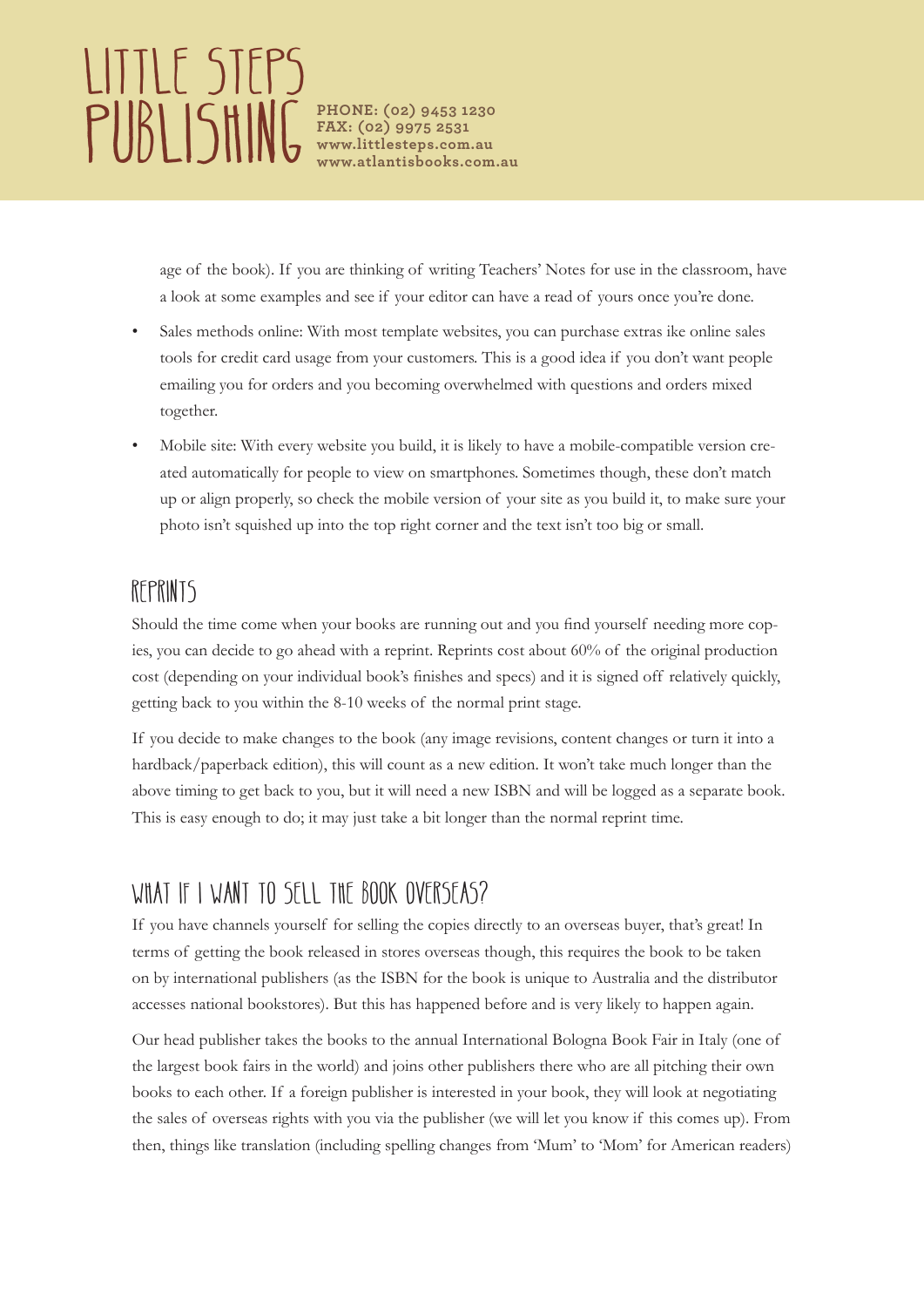

happen in the world of that overseas publisher.

Things that make a foreign publisher more likely to take on your book are universal topics and settings (i.e. probably not the story of a mouse who travels from Gundagai to St Kilda on a rainbow lorikeet's back) and ... a lack of rhyme. Although we may love buying and reading good rhyme to children, it is difficult to translate and will not be considered worth the foreign publisher's time.

#### AWARDS

There are several large book industry awards that are well worth considering for submitting your book. Many will require that both creators (the author and the illustrator) are of Australian citizenship or permanent residency, and that the book has been published within a certain timeframe to certain standards. Some will require a short blurb on why the book is considered worthy of the award, while others only require the production and release details of the book. Some will have entry fees, which can reach \$100 or more. We are happy to fill the forms and do the paperwork and postage for you (many will require publisher entry or backing).

#### **The CBCA Book of the Year**

The big one. This is the award that many want their book submitted for. The award takes submissions in November for books that have been published the same year (which can pose difficulties for books being released in December, so if this is you, look ahead so we can fast-track some copies back for the sake of awards time, or push the release date back to the following January so it can be submitted for the next year's awards). The fee (at present) is \$99.

#### **The CBCA Crichton Award for First-Time Illustrators**

This award gives credit to first-time illustrators (that is, their first published book). As we are always looking for new illustrator talent and some of our authors are artists who illustrate their own work, this is a great award to submit your picture book for consideration. As it is only available for illustrators who have never before been published, it is a one-shot only award. This particular award is run by the Victorian side of the CBCA.

#### **Speech Pathology Australia Book of the Year**

Another big award that focuses on the book's value in aiding speech and literacy acquisition. This award is submitted from publishers only (as opposed to the creator) and by April of the year. It takes books from the preceding year up to and including the year of submission. No entry fee but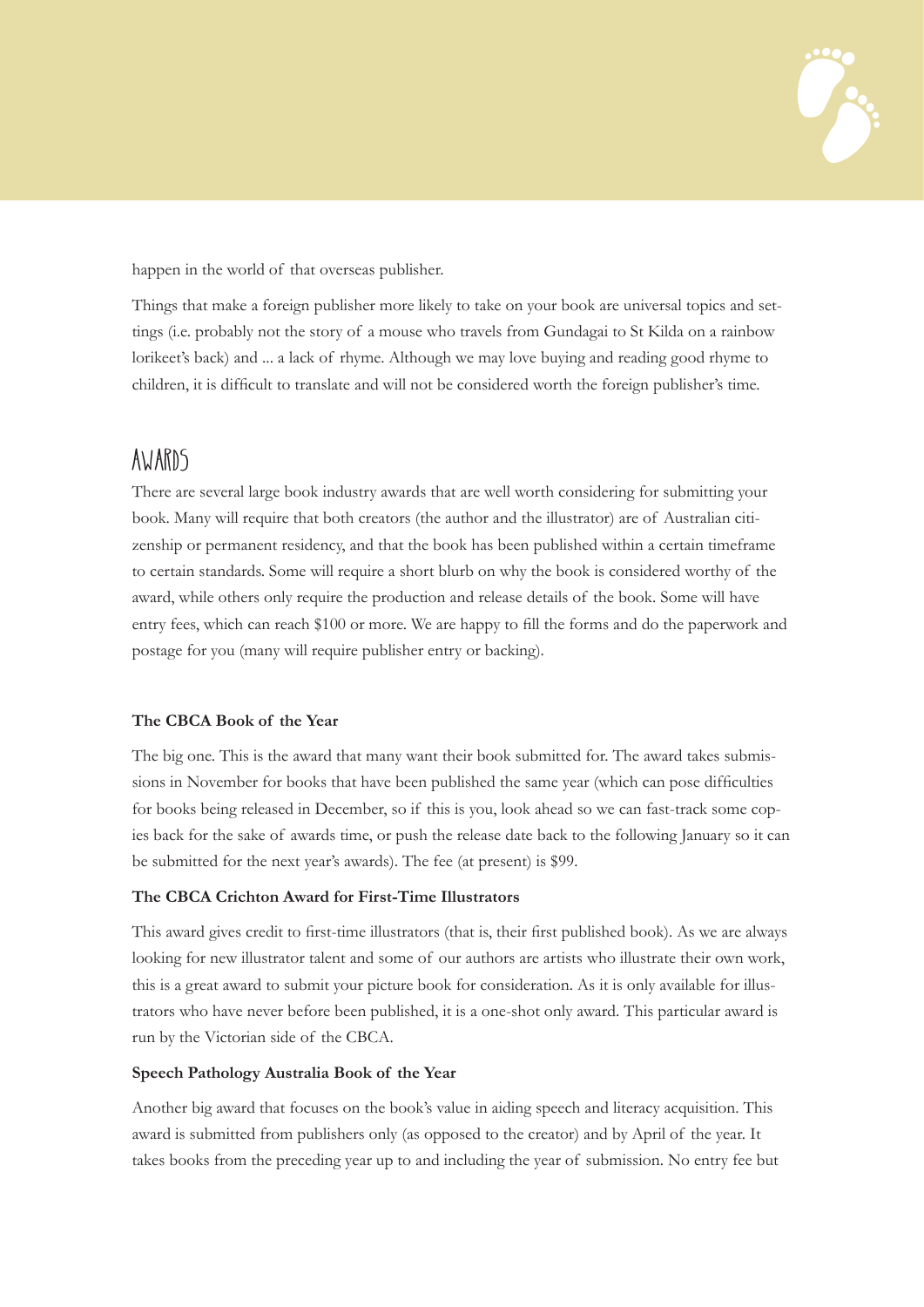# Little Steps **PUBLISHING** PHONE: (02) 9453 1230

**FAX: (02) 9975 2531 www.littlesteps.com.au www.atlantisbooks.com.au**

twelve copies are required.

#### **The Wilderness Society's Environment Award for Literature**

An award that gives credit to books with a message of environmental value, for readers under 12. While this may be quite common in children's literature, the books that do well here have a sense of adventure, discovery and implicit learning. Awards are submitted by March for books released in the previous year. Creators are able to submit the award as well as publishers, and there is no entry fee (just postage for sending five copies).

If you have other awards in mind or are looking for something different, you can have a look at a list of Australian literary awards. Be mindful of the eligibility criteria when applying though, and let us know if you intend to submit your book yourself.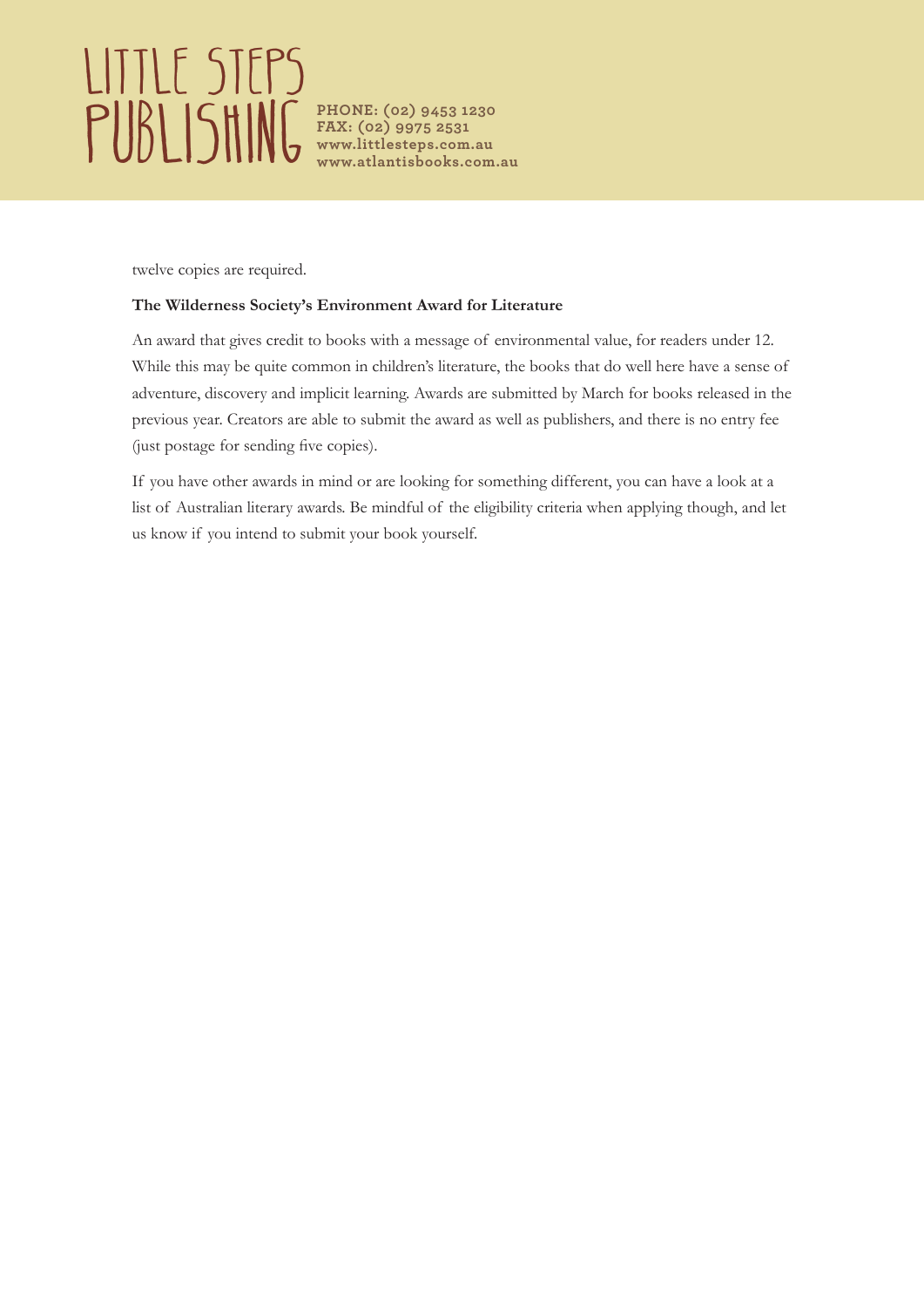

### EDUCATIONAL LENDING RIGHTS (ELR) AND PUBLIC LENDING RIGHTS (PLR)

ELR and PLR are government programs that make payments to registered book creators and publishers for work that is copied and borrowed (as in libraries and schools), on the basis that normal sales royalties are lost when the work is being accessed freely through public and educational libraries. Basically, it's like royalties for how many times somebody borrows your book.

Book creators (illustrators/authors etc) and publishers are both eligible to register, but you need to submit title claims for the year ahead by certain dates, otherwise you will not be eligible for payments throughout that season.

When registering, DO NOT select 'self-published' (out of the options for 'self-published' or 'published'). Both options will give you the same royalty rate, but selecting 'self-published' will make you ineligible for certain awards, so please select 'published'. Another common mistake when registering is when it asks something along the lines of 'What percentage of royalties are you eligible for'. Most of the time the author is eligible for 100%, meaning the author will take 100% of the 80% royalty rate that Little Steps pays (confusing, we know!). The only time you would not put 100% is if an illustrator also receives a share of the royalties.

Have a look and register at Lending Rights Online and give us a call if you need a hand.

https://lendingrights.arts.gov.au/lendingrights/

Once registered, you should receive payment and a statement every financial year — although their period runs a year behind, so it may take up to two years to receive your first statement (depending on when you register).

*... And for now, that's it!*